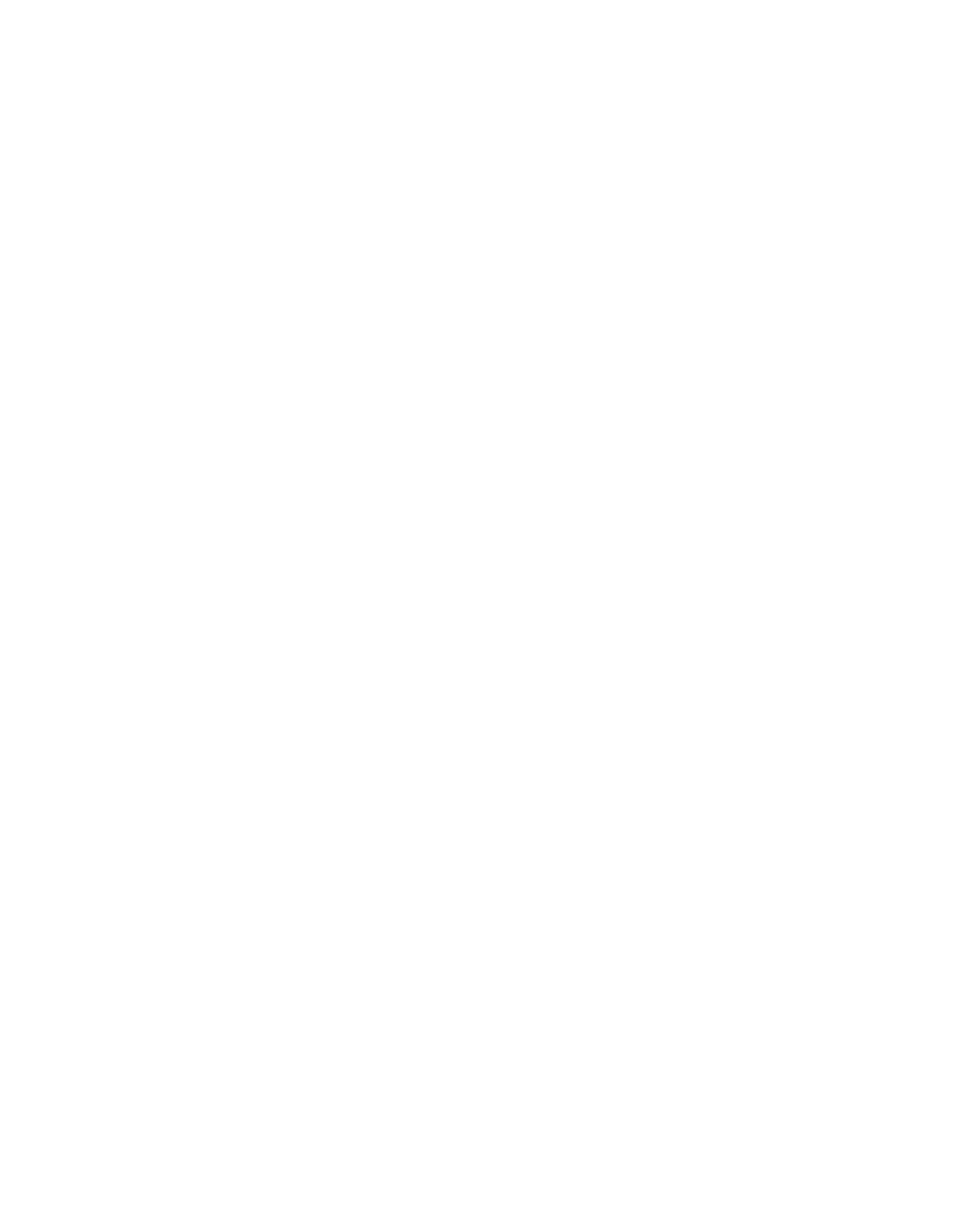# Separation of semiconductor laser intrinsic linewidth and 1/f noise using multiple fiber lengths with the delayed self-heterodyne method

Keisuke Kojima $^1$ , Yuichiro Horiguchi $^2$ , Toshiaki Koike-Akino $^1$ , Yasuhisa Shimakura $^2$ , Kentaro Enoki $^2$ , and Eiji Yagyu $^2$ 

<sup>1</sup> *Mitsubishi Electric Research Laboratories (MERL), 201 Broadway, Cambridge, MA 02139, USA,* <sup>2</sup> *Advanced Technology R&D Ctr., Mitsubishi Electric Corp., 8-1-1 Tsukaguchi-Honmachi, Amagasaki, Hyogo, Japan kojima@merl.com*

# Abstract:

We proposed a method of measuring the intrinsic linewidth of semiconductor lasers, by using self-heterodyne method with multiple measurements of different delay fiber lengths. By eliminating the  $1/f$  noise effects, the linewidth becomes much smaller than the conventional measurement method.

OCIS codes: 230.3120 Integrated optics devices; 120.3688 Lightwave analyzers; 140.5960 Semiconductor lasers.

# 1. Introduction

Semiconductor lasers for coherent communications require narrow spectral linewidth. What affects coherent communications most is the so-called white frequency-modulation (FM) noise, or intrinsic linewidth, originating from the fundamental quantum mechanics. This component is flat from very low frequency to very high frequency. Typical and most convenient way of measuring the laser linewidth is to use a delayed self-heterodyne interferometer (DSHI) [1], in which the original laser light and its frequency-shifted and delayed replica are combined together. This is a widely used method. However, the laser FM noise components consists of the white FM noise and so-called 1/ *f* noise, and the spectrum obtained by DSHI cannot distinguish them [2, 3]. In a coherent communication systems, the effect of low frequency noise can be eliminated by proper signal processing [4]. Therefore, it is important to separate the two components.

A method of measuring FM spectra have been proposed [5]. This is a direct way to separate the white FM noise and  $1/f$  noise. However, it is not easy to maintain the laser wavelength at a certain point of the frequency discriminator, and active feedback is required. Alternatively, a method of using a coherent receiver and a reference narrow linewidth laser was proposed [6]. However, setting up a coherent receiver with a separate local oscillator requires extra effort. We propose a method of using multiple delay fiber lengths and separate the two components. In addition, we offer an analytical formula for calculating the convoluted linewidth instead of integrating fast oscillating functions.

### 2. Linewidth formulation

Using the most common method, i.e., delayed self-heterodyne method, the output signal spectrum  $I(f)$  is given by [3]

$$
I(f) = \mathscr{F}\left[\exp\left\{-4\int_0^\infty S(f')\frac{\sin^2 \pi f'}{f'^2} (1 - \cos 2\pi f' \tau_d) \, \mathrm{d}f'\right\}\right],\tag{1}
$$

where f is a measured frequency,  $\mathscr F$  is the Fourier transform, and the FM noise spectrum  $S(f)$  is expressed as

$$
S(f) = \Delta v / \pi + K / f,\tag{2}
$$

where  $\Delta v$  is the intrinsic laser linewidth and the first term represents the so-called white FM noise, whose intensity is constant across the whole frequency range, while the second term  $K/f$  is a so-called  $1/f$  noise, whose intensity increases as the frequency becomes lower.

Typically, the effect of the  $K/f$  term is ignored, and the laser linewidth is measured just by measuring the HWHM (Half-width full maximum) of the measured spectrum *I*(*f*).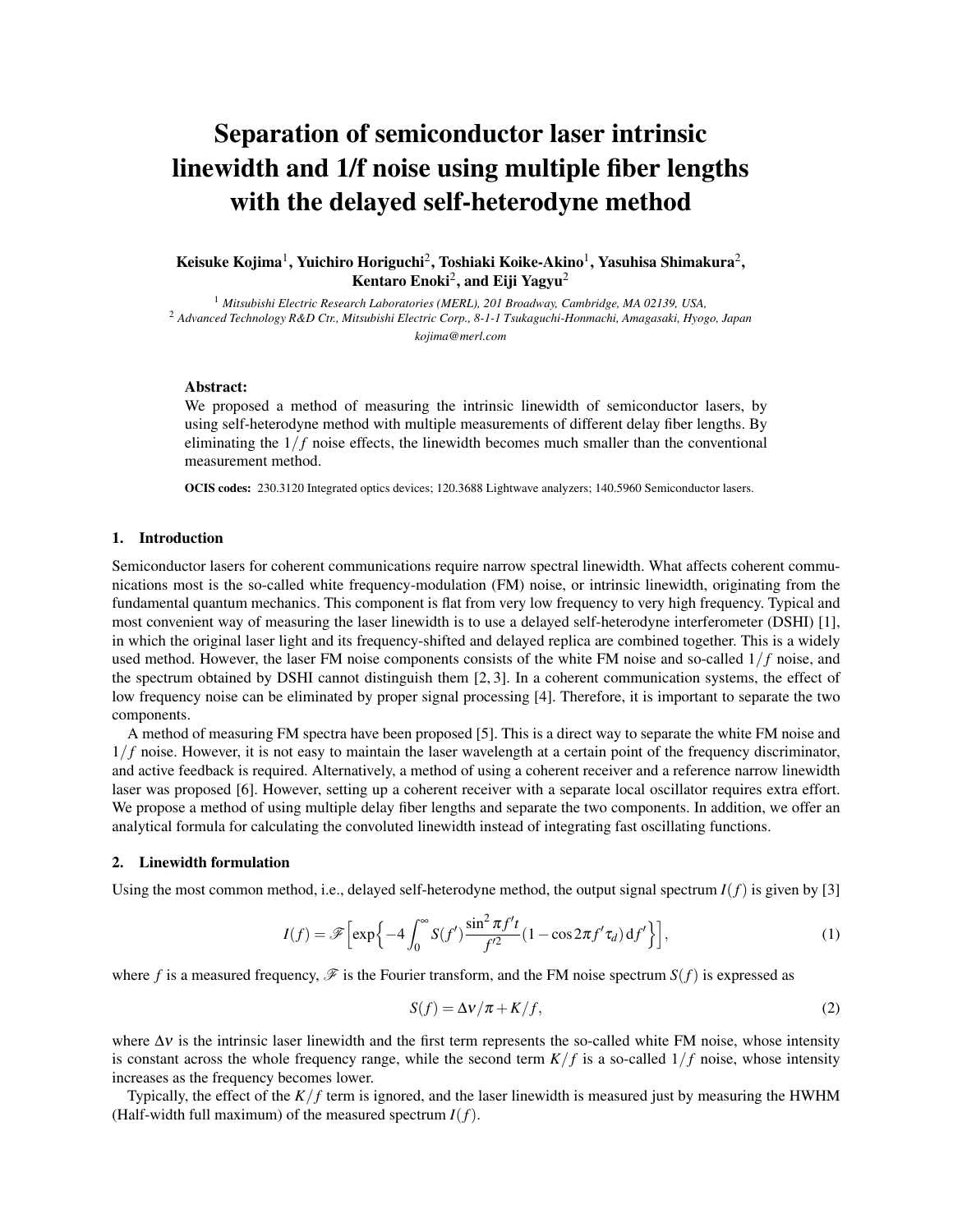This is acceptable if the term  $\Delta v/\pi$  is dominant, but as the laser power *P* increases,  $\Delta v$  becomes smaller as  $1/P$ , and the effect of the  $K/f$  term cannot be ignored. In fact, even if the laser power is increased, the laser linewidth does not decrease and sometimes increases (re-broadens).

In calculating Eq. (1) combined with Eq. (2), the most time consuming part is the integration. Therefore, instead of integrating numerically, we used a closed form integration as follows, which saves a large amount of computational time.

$$
\int_0^\infty \frac{\sin^2 \pi f' t}{f'^2} (1 - \cos 2\pi f' \tau_d) \, \mathrm{d} f' = \frac{1}{4} \pi^2 (2|t| - |\tau - \tau_d| + 2|\tau_d| - |\tau + \tau_d|),\tag{3}
$$

$$
\int_0^\infty \frac{1}{f'} \frac{\sin^2 \pi f' t}{f'^2} (1 - \cos 2\pi f' \tau_d) df' =
$$
\n
$$
\begin{cases}\n\frac{1}{2} \pi^2 (4 \tau \tau_d \operatorname{atanh}(\tau_d/\tau) + \tau_d^2 \ln(-1 + \frac{\tau^2}{\tau_d^2}) + \tau^2 \ln(1 - \frac{\tau_d^2}{\tau^2})), & (\tau_d^2 < \tau^2), \\
2\pi^2 \tau_d^2 \ln(2), & (\tau_d^2 = \tau^2 \& \tau_d > 0), \\
\frac{1}{2} \pi^2 (4 \tau \tau_d \operatorname{atanh}(\tau/\tau_d) + \tau_d^2 \ln(1 - \frac{\tau^2}{\tau_d^2}) + \tau^2 \ln(-1 + \frac{\tau_d^2}{\tau^2})), & (\tau_d^2 > \tau^2).\n\end{cases}
$$
\n(4)

In this paper, multiple self-heterodyne measurement will be conducted, with different delay fiber lengths. In this way,  $\tau_d = L_f n/c$  is changed at each measurement, where  $L_f$  is the fiber length, *n* is the refractive index of the optical fiber, and *c* is the speed of light. Then we obtain different spectrum  $I(f)$  at each measurement.

#### 3. Measurement

We used one element of 12-element tunable DFB laser array. Each element is a  $1200 \mu m$ -long DFB laser. The threshold current was 24.2 mA. The slope efficiency was 0.067 W/A, monitored from the back side of the DFB laser.

Square points in Fig. 1 shows a 3 dB BW (half width) measured using the delayed self-heterodyne method, with the delay fiber length of 2,3,10, and 25 km, respectively. The red line is the linewidth, calculated using  $\Delta v = 157$  kHz, and  $K = 1.47 \times 10^9$  Hz<sup>2</sup>.



Fig. 1: Linewidth measured with delayed self-heterodyne method, and the fitting curve based on the values obtained from Fig. 2



Fig. 2: Linewidth measured with delayed self-heterodyne method, and the fitting curve based on the values obtained

There may be multiple ways to separate  $\Delta v$  and *K* by comparing the simulation and measurement results. The method we used is to calculate the 3 dB spectral width with different  $\Delta v$  and *K* using Eq. (1), and extract parameters (such as 3 dB width, etc). (i.e., create a look up table.) For each combination of  $\Delta v$  and K, we calculate the meansquare errors (MSE) for each measurements. The error surface can be fitted with a nonlinear function (for example,  $ax^2 + bxy + cy^2 + dx + ey + f$  using least-squares fitting, and the best fit can be estimated from the global minimum of the curve surface easily. This is faster than calculating the spectrum each time, and try to find the best fit while updating the parameters.